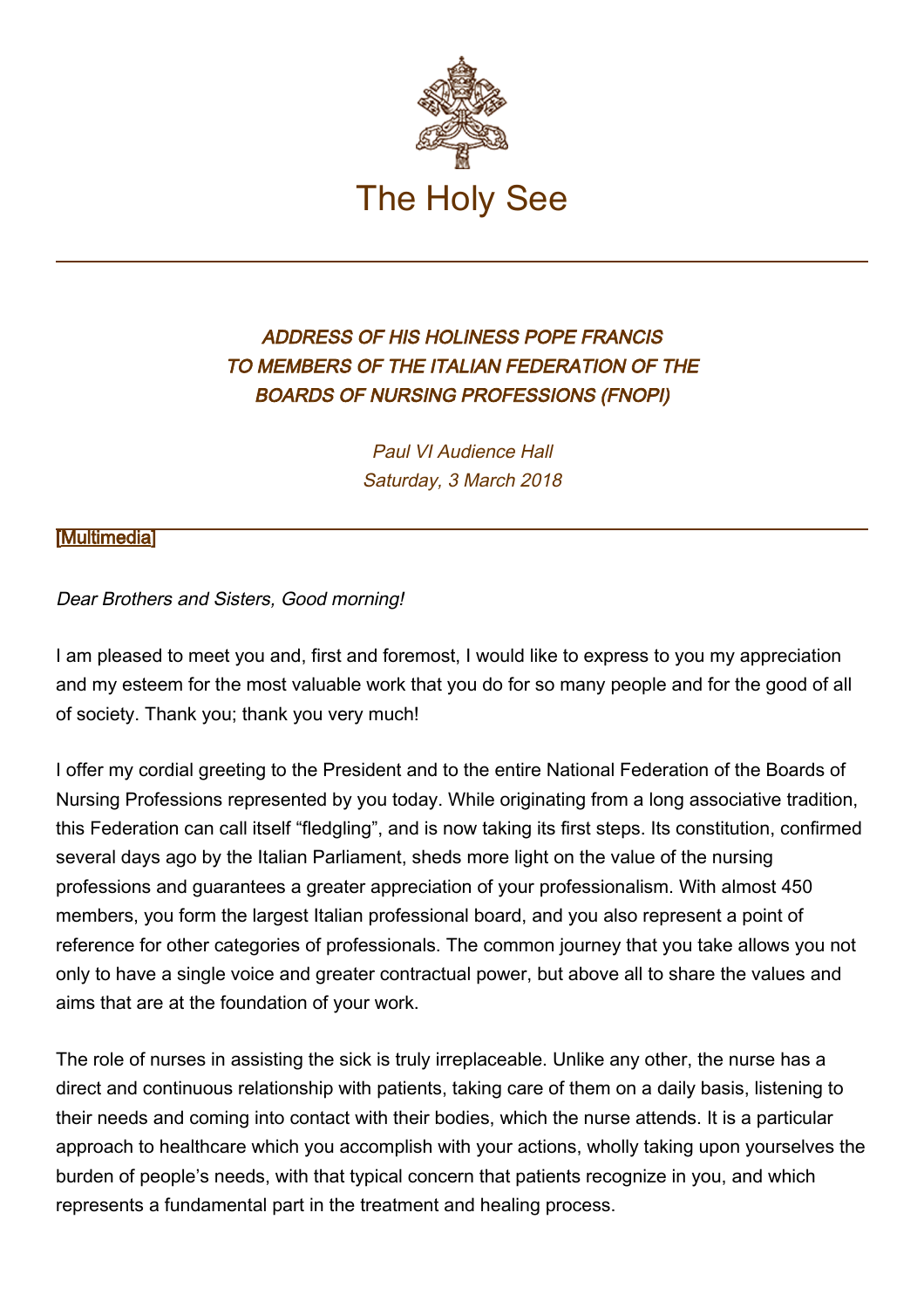The International Code of Nursing Ethics, to which the Italian code also aspires, identifies four fundamental responsibilities of your profession: "to promote health, to prevent illness, to restore health and to alleviate suffering. The need for nursing is universal" (Preamble). It entails complex and numerous functions, which touch upon every sphere of care, and which you carry out in cooperation with other professionals of the sector. The curative and preventative, rehabilitative and palliative character of your work demands from you a high level of professionalism, which requires specialization and continuing education, due also to the constant evolution of technologies and treatments.

This professionalism, however, manifests itself not only in the technical sphere, but also and perhaps even more so in the sphere of human relationships. Being in contact with physicians and family members, in addition to the sick, you become, in hospitals, in healthcare facilities and in homes, the crossroads of a thousand relationships, which require attention, competence and compassion. And it is precisely in this synthesis of technical abilities and human sensitivity that the value of your work is fully revealed.

Taking care of women and men, of children and elderly, in every phase of their life, from birth to death, you are tasked with continuous listening, aimed at understanding what the needs of that patient are, in the phase that he or she is experiencing. Before the uniqueness of each situation, indeed, it is never enough to follow a protocol, but a constant — and tiresome! — effort of discernment and attention to the individual person is required. All this makes your profession a veritable mission, and makes you "experts in humanity", called to carry out an irreplaceable undertaking of humanization in a distracted society which too often leaves the weakest people at the margins, taking interest only in those who "count", or responding to criteria of efficiency or gain.

Being in contact with patients each day, the sensitivity that you acquire makes of you promoters of life and of people's dignity. May you be able to recognize the proper limits of technology, which can never become an absolute and relegate human dignity to second place. May you also be attentive to the desire, sometimes unexpressed, for spirituality and religious assistance, which for many patients represents an essential element of life's meaning and serenity, even more compelling in fragility caused by illness.

For the Church, the sick are people in whom, in a special way, Jesus is present; he identifies himself in them when he says "I was sick and you visited me" (Mt 25:36). Throughout his ministry, Jesus was close to the sick; he approached them with loving kindness and healed so many of them. In meeting the leper who asks Jesus that he be healed, He reaches out his hand and touches him (cf. Mt 8:2-3). The importance of this simple gesture must not escape us: Mosaic law prohibited touching lepers, and forbade them to approach populated areas. However, Jesus goes to the heart of the law, which finds fulfilment in love of neighbour, and in touching the leper He reduces the distance from him, so that he may no longer be separated from the community of men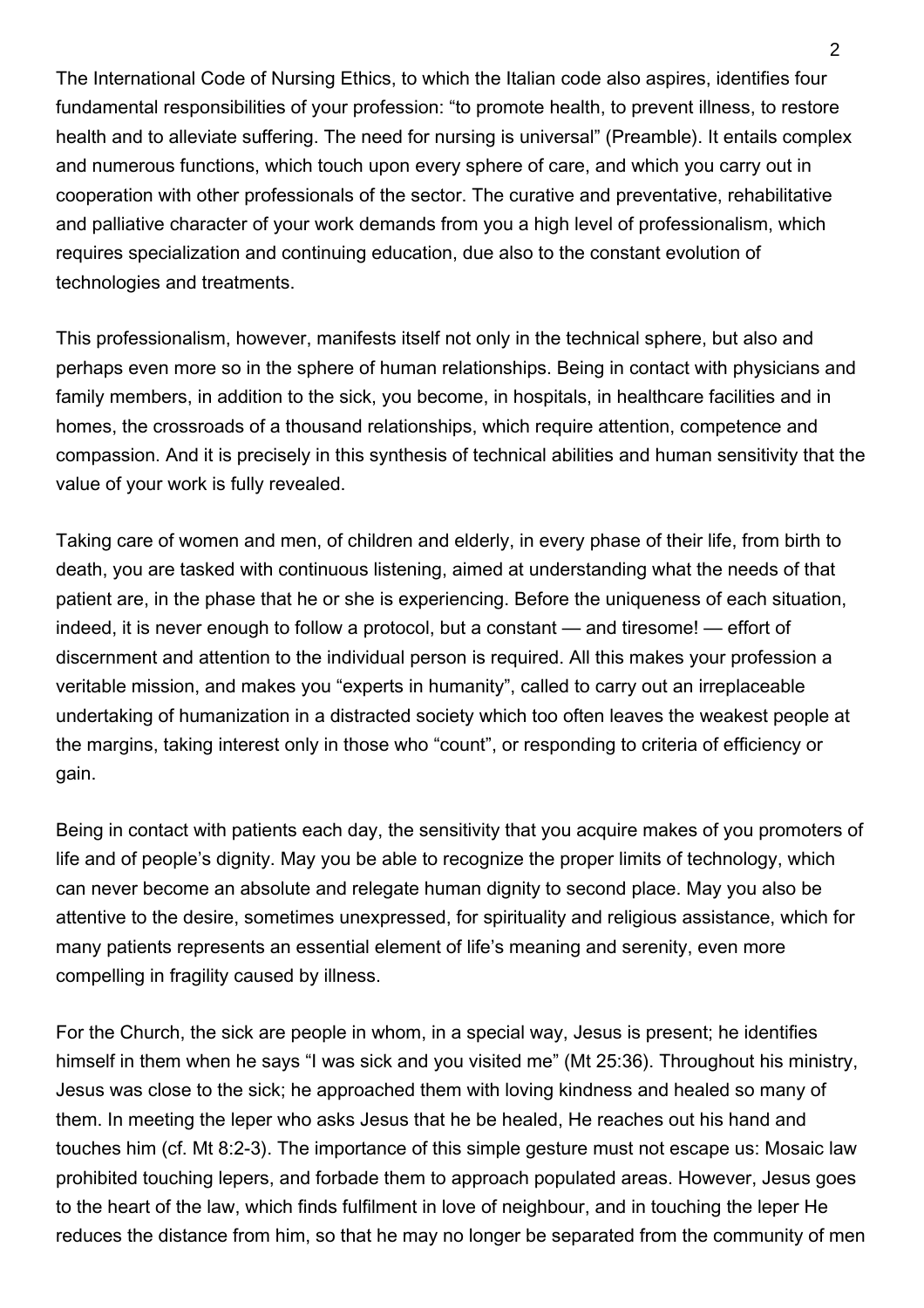and perceive, through a simple gesture, the closeness of God himself. Thus, the healing that Jesus gives him is not only physical, but goes to the heart, because the leper has not only been healed but also felt loved. Do not forget the "medicine of caresses": it is so important! A caress, a smile, is full of meaning for the sick person. It is a simple gesture, but it lifts one up; a person feels supported, feels healing is near, feels as a *person*, not a number. Do not forget it.

Being with the sick and practicing your profession, you personally touch the sick, and more than anything else, you take care of their bodies. When you do so, remember how Jesus touched the leper: not in a distracted, indifferent or annoyed manner, but attentive and loving, so it makes him or her feel respected and taken care of. In doing so, the contact that you establish with patients accompanies them as an echo of God the Father's closeness, of his tenderness for each one of his children. Precisely *tenderness*: tenderness is the "key" to understanding the sick. The sick cannot be understood with harshness. Tenderness is the key to understanding them, and is also a precious medicine for their healing. And tenderness passes from the heart to the hands; it passes, with full respect and love, through the "touching" of wounds.

Years ago, a religious confided to me that the most touching phrase ever addressed to him in his life was that of a sick man whom he had assisted in the terminal phase of his illness. "I thank you, Father" — he said — "because you have always spoken to me about God, even without ever naming him": this is what tenderness does. This is the greatness of the love that we give to others, which is carried hidden within, even if we do not think about it, the love of God himself.

Never tire of being close to people with this human and fraternal manner, always finding the motivation and the impulse to carry out your task. Be careful, too, however, not to expend yourselves until almost consumed, as happens if one becomes involved in patient relationships to the point of becoming absorbed, living in the first person all that happens to them. What you perform is an arduous work, beyond exposure to risks, and excessive involvement, along with the difficulty of the tasks and shifts, could make you lose the freshness and peace that are necessary to you. Be careful!

Another factor that makes the performance of your profession onerous and sometimes unbearable is the shortage of staff, which cannot help to improve the services offered, and which a wise administration cannot envisage in any way as a source of savings.

Mindful of the highly demanding task that you perform, I welcome the occasion to exhort the patients themselves to never take for granted what they receive from you. You too, sick people, be attentive to the humanity of the nurses who assist you. Ask without insisting; do not just expect a smile, but also offer it to those who devote themselves to you. In this regard, an elderly woman told me that, when she goes to the hospital for the treatments she needs, she is so grateful to the doctors and nurses for the work they do that she tries to dress up and look nice to give something to them in turn. Thus, no one should take for granted what the nurses do for them, but always